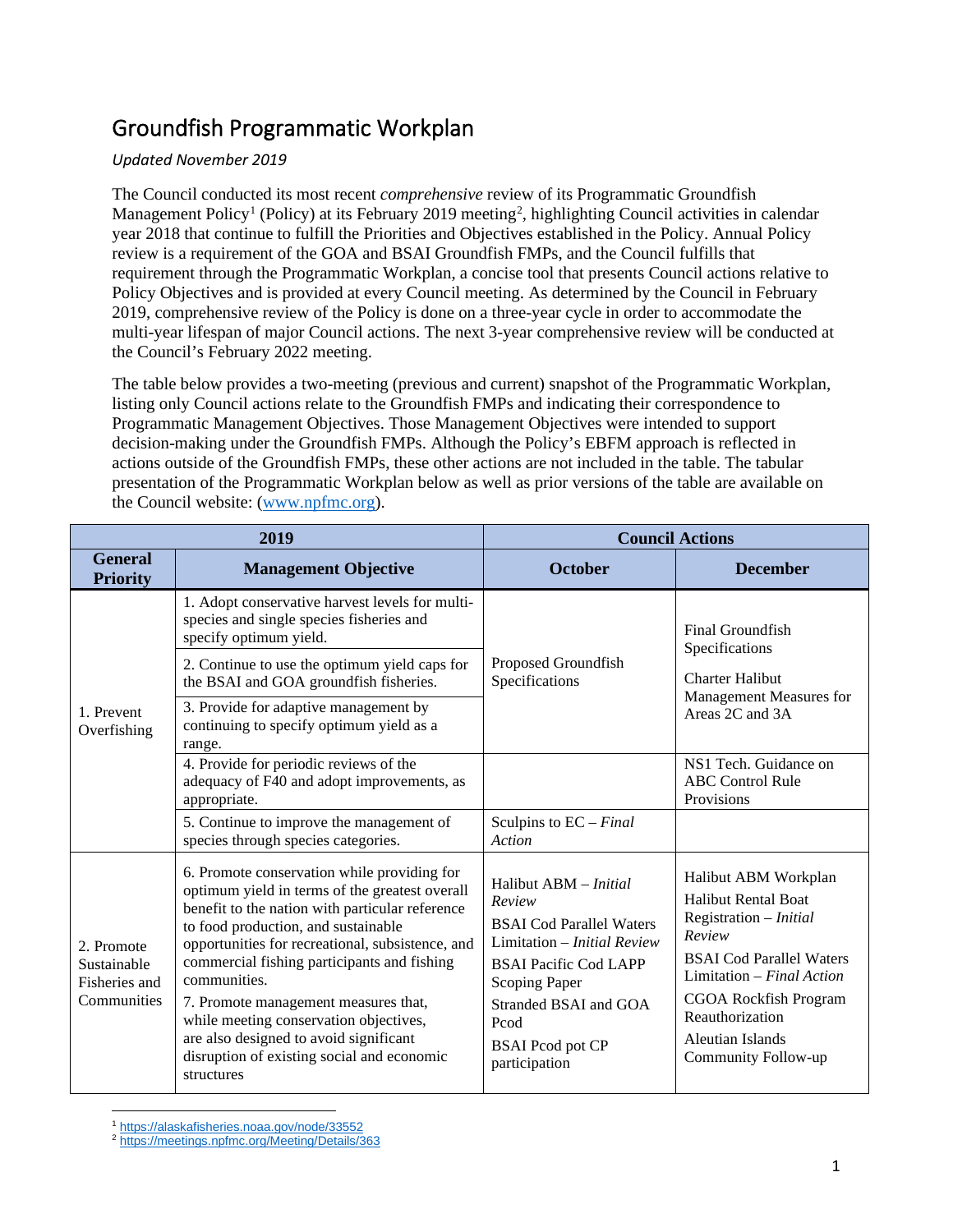| 2019                                                                           |                                                                                                                                                                                                                                                                                                   | <b>Council Actions</b>                                                                                                                                                                                                                        |                                                                                                                                                                                                                                                       |
|--------------------------------------------------------------------------------|---------------------------------------------------------------------------------------------------------------------------------------------------------------------------------------------------------------------------------------------------------------------------------------------------|-----------------------------------------------------------------------------------------------------------------------------------------------------------------------------------------------------------------------------------------------|-------------------------------------------------------------------------------------------------------------------------------------------------------------------------------------------------------------------------------------------------------|
| <b>General</b><br><b>Priority</b>                                              | <b>Management Objective</b>                                                                                                                                                                                                                                                                       | <b>October</b>                                                                                                                                                                                                                                | <b>December</b>                                                                                                                                                                                                                                       |
|                                                                                | 9. Promote increased safety at sea.                                                                                                                                                                                                                                                               | <b>USCG</b> Report                                                                                                                                                                                                                            | <b>USCG</b> Report                                                                                                                                                                                                                                    |
| 4. Manage<br>Incidental<br>Catch and<br>Reduce<br>Bycatch and<br>Waste         | 14. Continue and improve current incidental<br>catch and bycatch management program.                                                                                                                                                                                                              | Halibut ABM - Initial<br>Review                                                                                                                                                                                                               | Halibut ABM Workplan<br><b>Charter Halibut</b><br>Management Measures for<br>Areas 2C and 3A<br><b>Small Sablefish Discards</b>                                                                                                                       |
|                                                                                | 20. Control the bycatch of prohibited species<br>through prohibited species catch limits or<br>other appropriate measures.                                                                                                                                                                        |                                                                                                                                                                                                                                               |                                                                                                                                                                                                                                                       |
|                                                                                | 21. Reduce waste to biologically and socially<br>acceptable levels.                                                                                                                                                                                                                               |                                                                                                                                                                                                                                               |                                                                                                                                                                                                                                                       |
| 5. Reduce<br>and Avoid<br>Impacts to<br>Seabirds and<br>Marine<br>Mammals      | 24. Encourage programs to review status of<br>endangered or threatened marine mammal<br>stocks and fishing interactions and develop<br>fishery management measures as appropriate.                                                                                                                | Protected species report                                                                                                                                                                                                                      | Protected species report                                                                                                                                                                                                                              |
| 7. Promote<br>Equitable and<br><b>Efficient Use</b><br>of Fishery<br>Resources | 31. Provide economic and community stability<br>to harvesting and processing sectors through<br>fair allocation of fishery resources.                                                                                                                                                             | Halibut ABM - Initial<br>Review<br><b>BSAI</b> Cod Parallel Waters<br>Limitation - <i>Initial Review</i><br><b>BSAI Pacific Cod LAPP</b><br><b>Scoping Paper</b><br>Stranded BSAI and GOA<br>Pcod<br><b>BSAI</b> Pcod pot CP<br>participation | Halibut ABM Workplan<br><b>Charter Halibut</b><br>Management Measures for<br>Areas 2C and 3A<br><b>BSAI</b> Cod Parallel Waters<br>Limitation $-$ Final Action<br>CGOA Rockfish Program<br>Reauthorization<br>Aleutian Islands<br>Community Follow-up |
|                                                                                | 32. Maintain the license limitation program,<br>modified as necessary, and further decrease<br>excess fishing capacity and overcapitalization<br>by eliminating latent licenses and extending<br>programs such as community or rights-based<br>management to some or all groundfish<br>fisheries. |                                                                                                                                                                                                                                               |                                                                                                                                                                                                                                                       |
|                                                                                | 33. Provide for adaptive management by<br>periodically evaluating the effectiveness of<br>rationalization programs and the allocation of<br>access rights based on performance.                                                                                                                   |                                                                                                                                                                                                                                               |                                                                                                                                                                                                                                                       |
|                                                                                | 34. Develop management measures that, when<br>practicable, consider the efficient use of<br>fishery resources taking into account the<br>interest of harvesters, processors, and<br>communities.                                                                                                  |                                                                                                                                                                                                                                               |                                                                                                                                                                                                                                                       |
| 9. Improve<br>Data Quality,<br>Monitoring<br>and<br>Enforcement                | 38. Increase the utility of groundfish fishery<br>observer data for the conservation and<br>management of living marine resources.                                                                                                                                                                | Observer fee analysis -<br><b>Final</b> action<br>2020 Observer Program<br>Annual Deployment Plan -<br>Review; FMAC Report                                                                                                                    |                                                                                                                                                                                                                                                       |
|                                                                                | 39. Develop funding mechanisms that achieve<br>equitable costs to the industry for<br>implementation of the North Pacific<br>Groundfish Observer Program.                                                                                                                                         |                                                                                                                                                                                                                                               |                                                                                                                                                                                                                                                       |
|                                                                                | 40. Improve community and regional<br>economic impact costs and benefits through<br>increased data reporting requirements.                                                                                                                                                                        | <b>Community Engagement</b><br>Committee - Report                                                                                                                                                                                             | <b>Community Engagement</b><br>Committee - Report                                                                                                                                                                                                     |